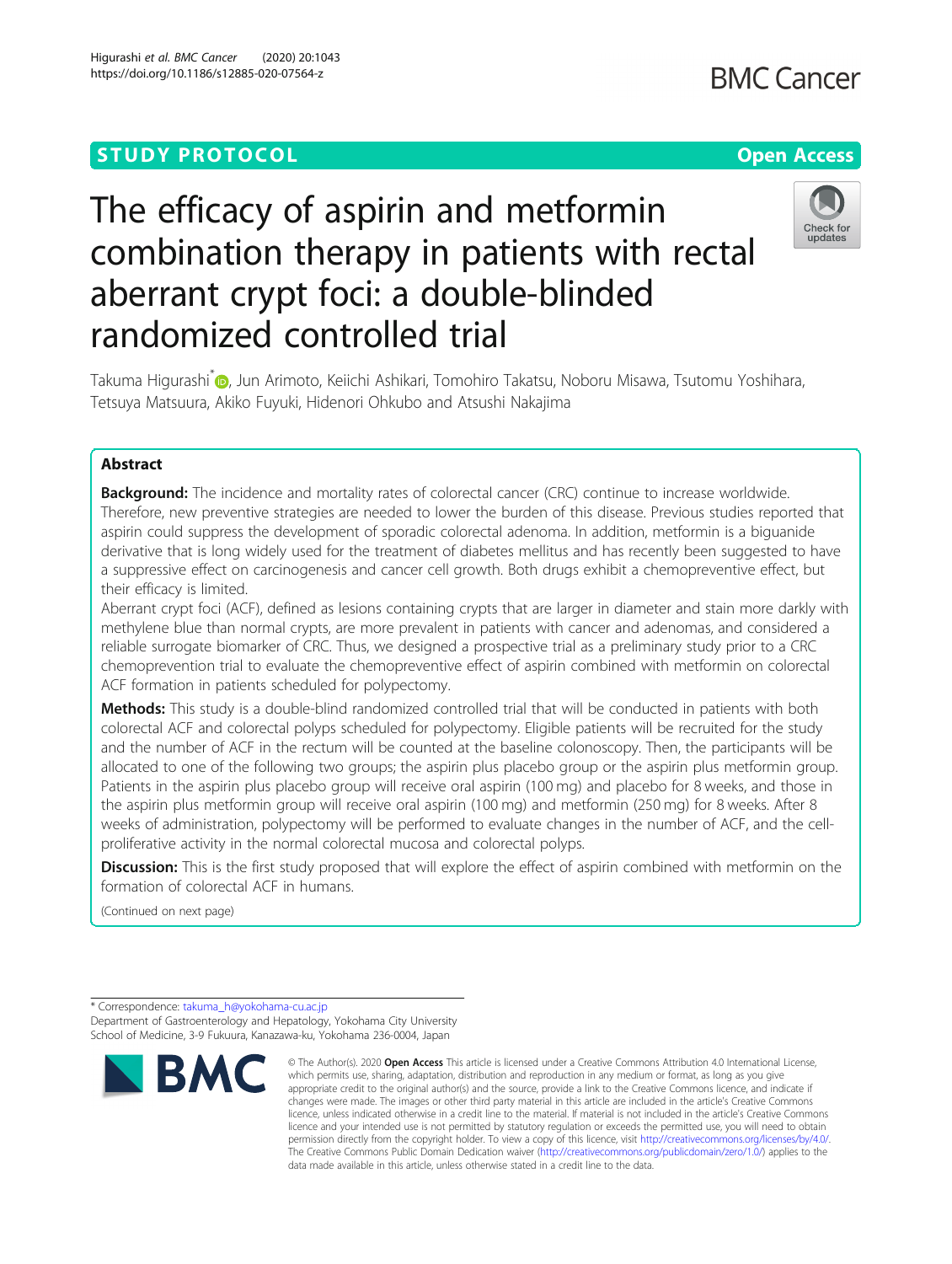(Continued from previous page)

Trial registration: This trial has been registered in the University Hospital Medical Information Network (UMIN) Clinical Trials Registry as [UMIN000028259](https://upload.umin.ac.jp/cgi-open-bin/ctr_e/ctr_view.cgi?recptno=R000032336). Registered 17 July 2017.

Keywords: Chemoprevention, Aspirin, Metformin, Combination therapy, Aberrant crypt foci

# Background

Cancer is a major health concern and the leading cause of death worldwide. The incidence and mortality of colorectal cancer (CRC) continues to increase worldwide [\[1](#page-5-0)]. Most cases of CRC originate from adenomas [\[2](#page-5-0)], and their removal has been shown to reduce the risk of future development of CRC and advanced adenoma [[3,](#page-5-0) [4](#page-5-0)], thereby preventing CRC-related death [\[5](#page-5-0)]. However, patients with adenomas and CRC constitute a high-risk group for the development of metachronous colorectal adenoma and/or CRC [\[6](#page-5-0)]. Therefore, a paradigm shift from surveillance for the early detection of cancer or adenomas and polypectomy to new tactics for prevention, including chemoprevention, is required to lower the burden of this disease. Several large epidemiologic and clinical studies have evaluated the possible effects of more than 200 agents, including fiber, calcium, and non-steroidal anti-inflammatory drugs (NSAIDs), such as aspirin and selective cyclooxygenase-2 (COX-2) inhibitors, in protecting against CRC development [\[7](#page-5-0)]. Previous studies reported that aspirin suppressed the development of sporadic colorectal adenoma [\[8](#page-5-0)–[10](#page-5-0)]. However, the chemopreventive effect of aspirin is limited, and these studies also reported that aspirin increased gastrointestinal bleeding. In these patients, a post-aspirin chemoprevention drug is then needed to establish CRC chemoprevention.

Patients with type 2 diabetes who were prescribed metformin have been reported to be at a low risk of cancer development, including CRC), compared with those who were not treated with metformin [\[11](#page-6-0), [12](#page-6-0)]. This evidence suggests that metformin might be a candidate agent for CRC chemoprevention in diabetic patients. In previous studies, we demonstrated the chemopreventive effect of metformin in two rodent models (a genetic model and a chemically-induced cancer model) and two human studies of colorectal carcinogenesis. We demonstrated that metformin inhibited the development of intestinal polyps in adenomatous polyposis coli mice, a murine model of familial adenomatous polyposis [\[13](#page-6-0)]; furthermore, we demonstrated that metformin inhibited azoxymethane-induced formation of colorectal aberrant crypt foci (ACFs) by activating AMP-activated protein kinase (AMPK) [[14](#page-6-0)]. Both studies were conducted in nondiabetic mice, which suggested the direct chemopreventive potential of metformin per se. We also conducted a trial involving non-diabetic human patients and showed that oral low-dose metformin (250 mg/day) was safe and suppressed the formation of colorectal ACF. In the study conducted on nondiabetic human subjects, the drug was safe [\[15](#page-6-0)]. Based on these findings, we performed a randomized clinical trial (RCT) and showed that low dose metformin is safe and reduced the incidence of new polyps in patients after polypectomy of the colon [[16\]](#page-6-0). In that trial, we showed the safety and chemopreventive effect of metformin on colorectal carcinogenesis. However, similar to aspirin, the chemopreventive effective was limited.

The current recommended treatment for hypertension or diabetes mellitus is multiple drug combination therapy, which requires a lower dose of each drug to achieve a maximum therapeutic effect while avoiding toxic effects. Here, we hypothesize that aspirin and metformin combination therapy is more effective than single use of these drugs for CRC prevention. To test this hypothesis, this proposed study will investigate whether the combined use of aspirin and metformin shows a stronger chemopreventive effect than aspirin or metformin alone. In CRC chemoprevention trials, in general, the incidence of adenomas or the cancer itself is set as the study endpoint. Although the incidence rate of CRC is the most reliable endpoint, the use of this endpoint would be unsuitable for chemoprevention trials because of the relatively low occurrence rate of CRC in the general population [\[17\]](#page-6-0) and the longterm observation period that it would require. ACF are defined as lesions containing crypts that are larger in diameter and stain more darkly with methylene blue than normal crypts [[18](#page-6-0)–[21\]](#page-6-0). They have been reported to be more prevalent in patients with cancer and adenomas, are reduced by the use of chemopreventive drugs such as NSAIDs, are considered a reliable surrogate biomarker of CRC [\[22](#page-6-0), [23\]](#page-6-0). We previously reported the usefulness of ACF as a biological marker of CRC [\[24](#page-6-0), [25\]](#page-6-0), and conducted a chemoprevention trial for colorectal ACF [\[15](#page-6-0), [26\]](#page-6-0). The advantages of chemoprevention trials using colorectal ACF as the primary endpoint are that long-term observation is not required to evaluate the drug effect, and ACF can be estimated quantitatively. Thus, we set ACF as a suitable endpoint for this trial. To the best of our knowledge, this is the first clinical trial to investigate aspirin and metformin combination therapy as a chemopreventive strategy in patients with colorectal ACF.

# Methods/design

# Study design and setting

This study is designed as a double-blind placebo-control RCT to be performed in nondiabetic patients with both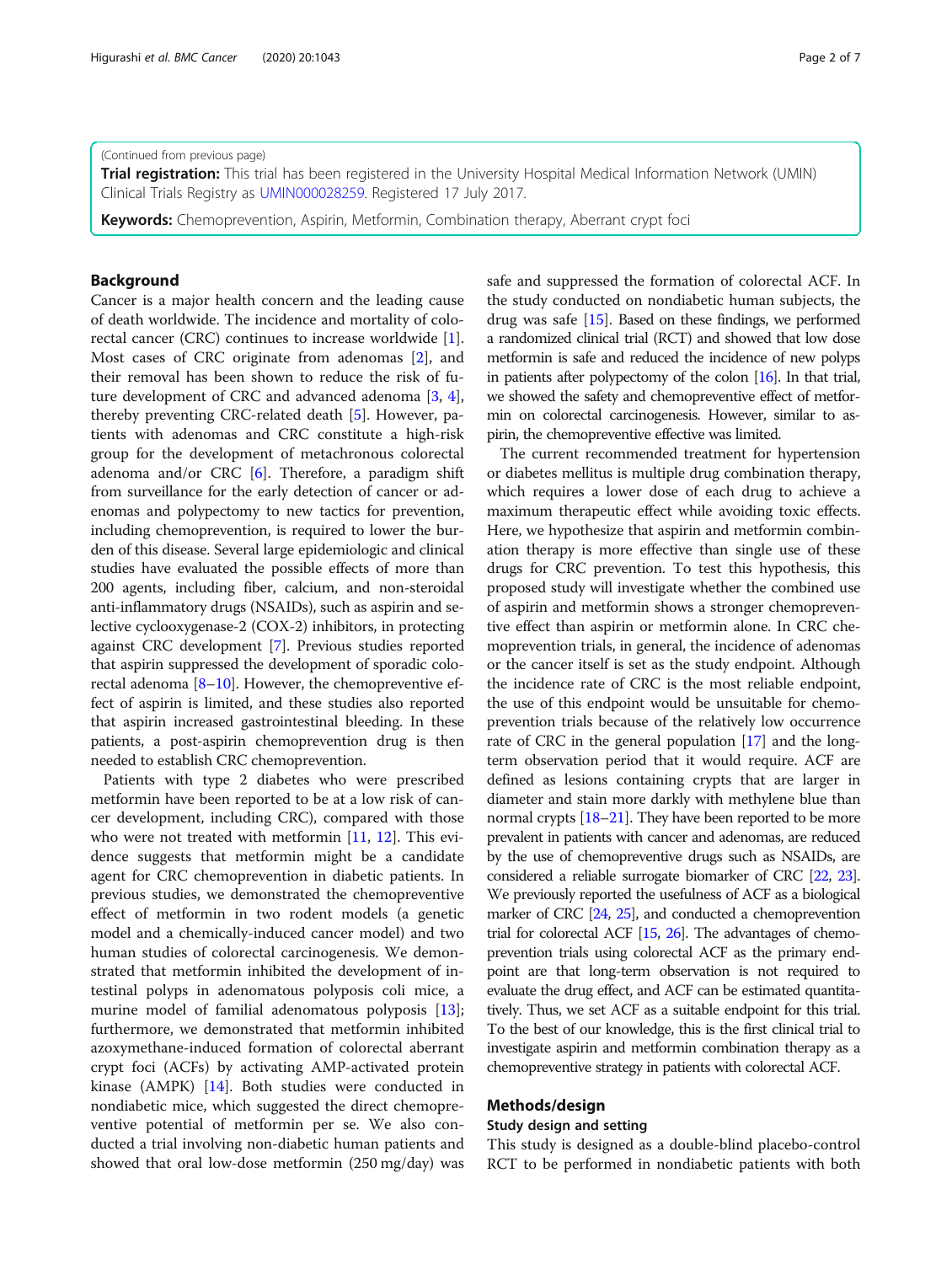colorectal ACF and resectable polyps. It will be conducted in the Department of Gastroenterology and Hepatology at Yokohama City University (YCU) Hospital. The coordinating office will be at the YCU Hospital, and registration and data collection will be conducted at the YCU center for novel and exploratory clinical trials (Y-NEXT).

#### Ethical considerations and registration

The study protocol complies with the Declaration of Helsinki [\[27](#page-6-0)] and the Ethics Guidelines for Clinical Research published by the Ministry of Health, Labor, and Welfare, Japan [\[28](#page-6-0)]. Patients and the public were not involved in the study design. We obtained approval for this study from the Ethics Committee of Yokohama City University Hospital on December 22, 2016. The protocol and informed consent form were approved by the institutional ethics committee at Yokohama City University Hospital. This trial has been registered in the University Hospital Medical Information Network (UMIN) Clinical Trials Registry as UMIN000028259. Written informed consent for participation in the study will be obtained from all participating patients. The trial results will be reported in conformity with the Consolidated Standards of Reporting Trials (CONSORT) 2010 guidelines [[29\]](#page-6-0).

### Eligibility criteria

Patients with both colorectal ACF and resectable polyps will be recruited for this study. The inclusion criteria are as follows:

- 1 Patients with resectable polyps.
- 2 Patients with more than 10 rectal ACF.
- 3 Willingness to provide written informed consent.

The exclusion criteria are as follows:

- 1 Patients with lesions for which preferred early resection is preferred.
- 2 History of regular use (defined as at least once per week) of NSAIDs and/or aspirin.
- 3 History of regular use of warfarin and/or direct oral anticoagulants (DOAC).
- 4 History of diabetes mellitus (defined as a glycosylated hemoglobin (HbA1c) level more than 6.5% or regular use of anti-diabetic drugs).
- 5 History of heart failure, renal failure, liver cirrhosis or chronic hepatic failure.
- 6 History of familial adenomatous polyposis, hereditary non-polyposis CRC and inflammatory bowel disease.
- 7 Pregnancy or possibility of pregnancy.
- 8 Contraindication to aspirin or metformin.
- Allergy to aspirin or metformin
- 10 Patients judged as inappropriate candidates for the trial by the investigators.

# Intervention

All eligible patients will be randomly allocated to one of the two following groups; the aspirin plus placebo group and aspirin plus metformin group. Endoscopists, doctors at the follow-up outpatient clinics and patients will be blinded to the groups. Patients in the aspirin plus placebo group will receive oral aspirin (100 mg) and placebo per day for 8 weeks, and patients in the aspirin plus metformin group will receive 100 mg of aspirin and 250 mg of metformin per day for 8 weeks. At the end of the 8 weeks of administration of a colonoscopy will be performed to evaluate the number of rectal ACF.

# Outcome measurements

The primary endpoint will be the change in the number of colorectal ACF after 8 weeks of treatment. A magnifying colonoscope will be used in all cases (H260AZI, PCF-Q260AZI, PCF-Q290AZI, HZ290; Olympus Co., Tokyo, Japan), with carbon dioxide insufflation. Bowel preparation for the colonoscopy will be initiated one day before the procedure. Each patient will be instructed to consume a low-residue diet and take 5 mg of oral sodium picosulfate on the evening before the procedure. On the day of the procedure, each patient will be given 1500 ml of polyethylene glycol (PEG). If the stools are not sufficiently clear, an additional 500 ml of PEG will be given to ensure sufficient bowel cleaning. For conscious sedation, midazolam and pentazocine will be administered at the beginning of the procedure. Intramuscular glucagon or scopolamine will be administered to reduce colonic movements. At the time of the first colonoscopy, the endoscope will be inserted into the cecum, and the entire colorectum will be carefully observed as the endoscope is pulled back. Rectal epithelial samples will be obtained. The number of rectal ACFs will be counted as follows. First, the rectum will be washed with warm water, then sprayed with 0.25% methylene blue solution and stained for 2 min, washed again with warm water, and finally examined by magnifying endoscopy for ACFs. At the end of 8 weeks of administration, the same endoscopists will perform the polypectomy and counting of the ACF. All procedures will be recorded on DVD, and all of the ACF will be photographed. The number of ACF in each patient will be counted by the endoscopists during the colonoscopy. To further ensure validity, the number of ACF will be counted again through observation of the recorded DVD by 3 blinded expert endoscopists (H.T, A. J and A.K). If there was a discrepancy among the blinded specialists, we adopted the consent of at least two of the three.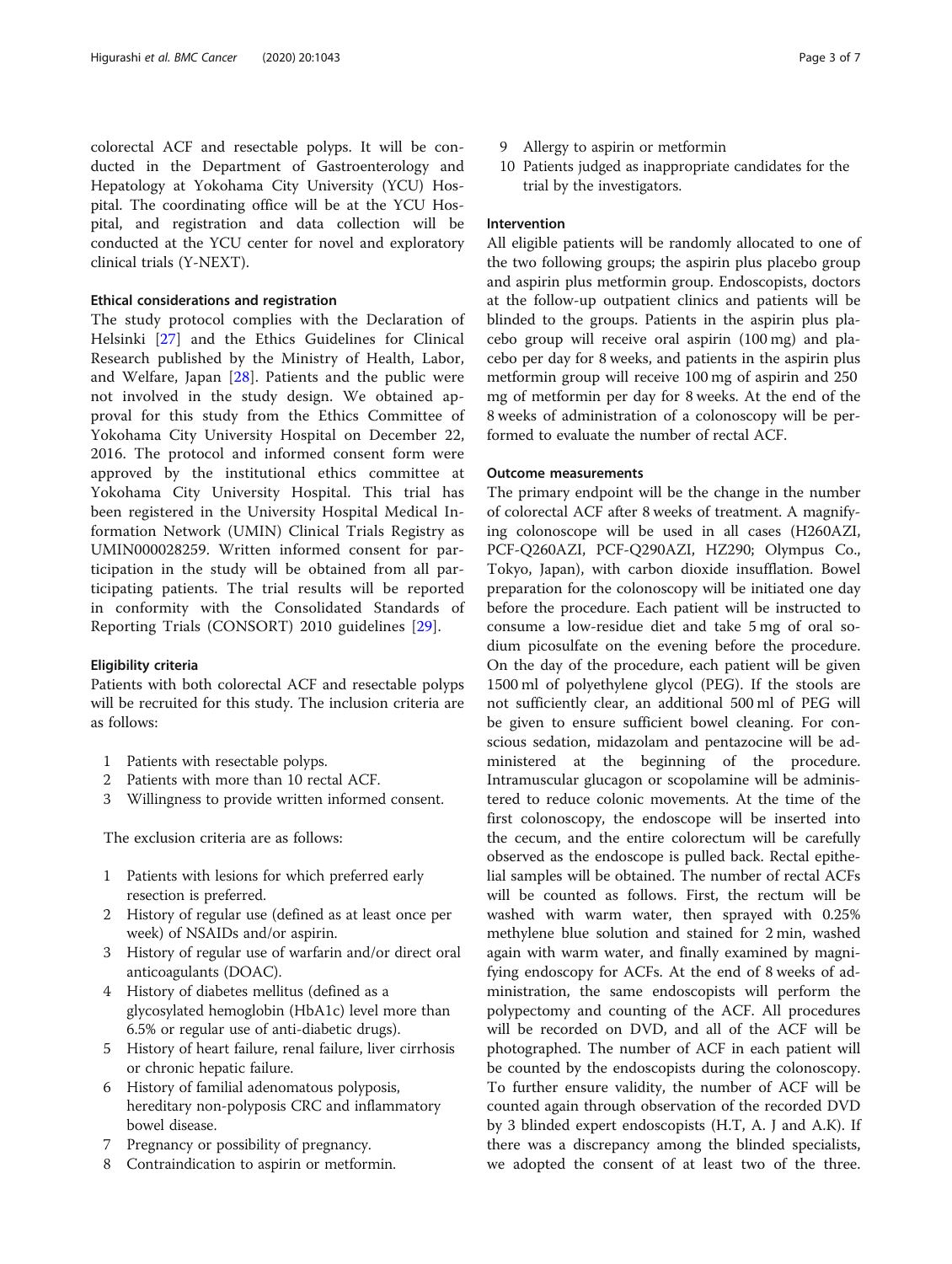Additionaly if these expert endoscopists judge the colonoscopy examination as inadequate, that case will be excluded.

The secondary outcomes will include (1) the drug safety; adverse events (AEs) will be graded according to the National Cancer Institute Common Toxicity Criteria for Adverse Events (NCI-CTCAE), version 4.0. All study participants will be provided with a study diary to record the daily dosage of the study treatment and the AEs. Patients developing grade 3 or more severe AEs will be withdrawn from the study at that point. (2) Effects of additional metformin on the cell-proliferation in the rectal epithelium and polyps: Rectal epithelial samples will be obtained from the same trial patients by biopsy at the time of the first colonoscopy and polypectomy. Cellproliferative activity will be evaluated by the analysis of the Ki-67 labeling indices. Briefly, immunochromatography will be carried out using a50-fold dilution of the Ki-67 antibody (DAKO, Glostrup, Denmark) and the avidin-biotin-peroxidase complex (ABC) kit (Vector, Burlingame, CA) according to the manufacturer's instructions. Then, we will randomly select six crypts and count the number of Ki67-positive cells per crypt. In total,  $\sim$  250 cells will be counted at a magnification of  $\times$ 400 using a bright-field microscope. The results will be presented as the percentage of Ki67-positive cells. All participants will undergo a physical examination and laboratory tests at the time of the baseline endoscopic examination and polypectomy.

# Randomization

The investigator will repot the patient's details to the central registration center via fax. After an eligibility check, the patients will be randomly assigned to receive aspirin plus placebo or aspirin plus metformin at the central registration center by a computer program that will block allocation by age and sex. In this way, the patient assignments will be concealed from the investigator. The randomization center will allocate a numbered treatment pack to each patient, which will contain all the drugs or placebos needed to complete a course of the trial treatment for one patient. Drug allocation was masked from all patients, endoscopists, doctors, and investigators until the end of the trial.

### Drug supply

Aspirin will be purchased from Bayer Pharma, Ltd. Metformin will be purchased from Dainippon Sumitomo Pharma Co., Ltd. The placebo (250 mg lactose) will be purchased from Kondo photo process Co., Ltd., Osaka, Japan. All trial drugs will be packaged identically and identified only by number. Subjects will be instructed to take two tablets of the trial drugs after breakfast each day. Compliance will be monitored by counting the empty drug packages returned by the patients at colonoscopy. The participants will be also interviewed and monitored that they had not used prohibited agents (aspirin, metformin and/or other non-steroidal antiinflammatory drugs). If serious adverse events or less than 80% drug compliance are confirmed in a patient, that patient will be removed from the final analysis.

## Sample size estimation

We previously showed that metformin administered at 250 mg/d for 1 year suppressed metachronous adenoma and the effectiveness was similar to previous aspirin chemoprevention trials  $[8, 9, 16]$  $[8, 9, 16]$  $[8, 9, 16]$  $[8, 9, 16]$  $[8, 9, 16]$  $[8, 9, 16]$ . Based on these finding, we estimated that aspirin and metformin have similar chemopreventive effects on colorectal carcinogenesis. Then we estimated that the ACF number would change about  $-3 \pm 2$  (mean  $\pm$  SD) in the aspirin plus placebo group and  $-5 \pm 2$  (mean  $\pm$  SD) in the aspirin plus metformin group based on our previous metformin ACF prevention trial  $[15]$  $[15]$ . To detect the reduction in the number of ACFs in the two groups using the Student's  $t$  test with a two-sided significant level of 5% and a power of 80%, it was found that a sample size of 17 to 26 patients in each group would be necessary. Assuming some patients would dropout, we propose to recruit a total of 60 patients with 30 patients in each group.

### Statistical analysis

The changes of ACFs number in each group, the primary endpoint, will be compared between the aspirin plus placebo group and the aspirin plus metformin group by the Student  $t$  test. The safety, one of the secondary endpoints, will be compared by the chi-square test. The remaining results in the two groups will be compared by the Mann-Whitney  $U$  test or the  $t$ -test. A  $P$  values of  $< 0.05$  will be regarded as indicative of statistical significance. The analysis will be performed using SPSS statistics, version 26 (SPSS, Chicago, IL, USA).

#### Trial steering committee and data monitoring committee

The Trial Steering Committee and Data Monitoring Committee will be located in the Department of Gastroenterology and Hepatology at Yokohama City University Hospital. The Management Team will monitor the trial progress status and data by face-to-face and/ or telephonic contact with each of the trial investigators every month.

### Study flow

A flow chart of the study is shown in Fig. [1](#page-4-0).

# **Discussion**

This is the first study proposed to evaluate the chemopreventive effect of aspirin and metformin combination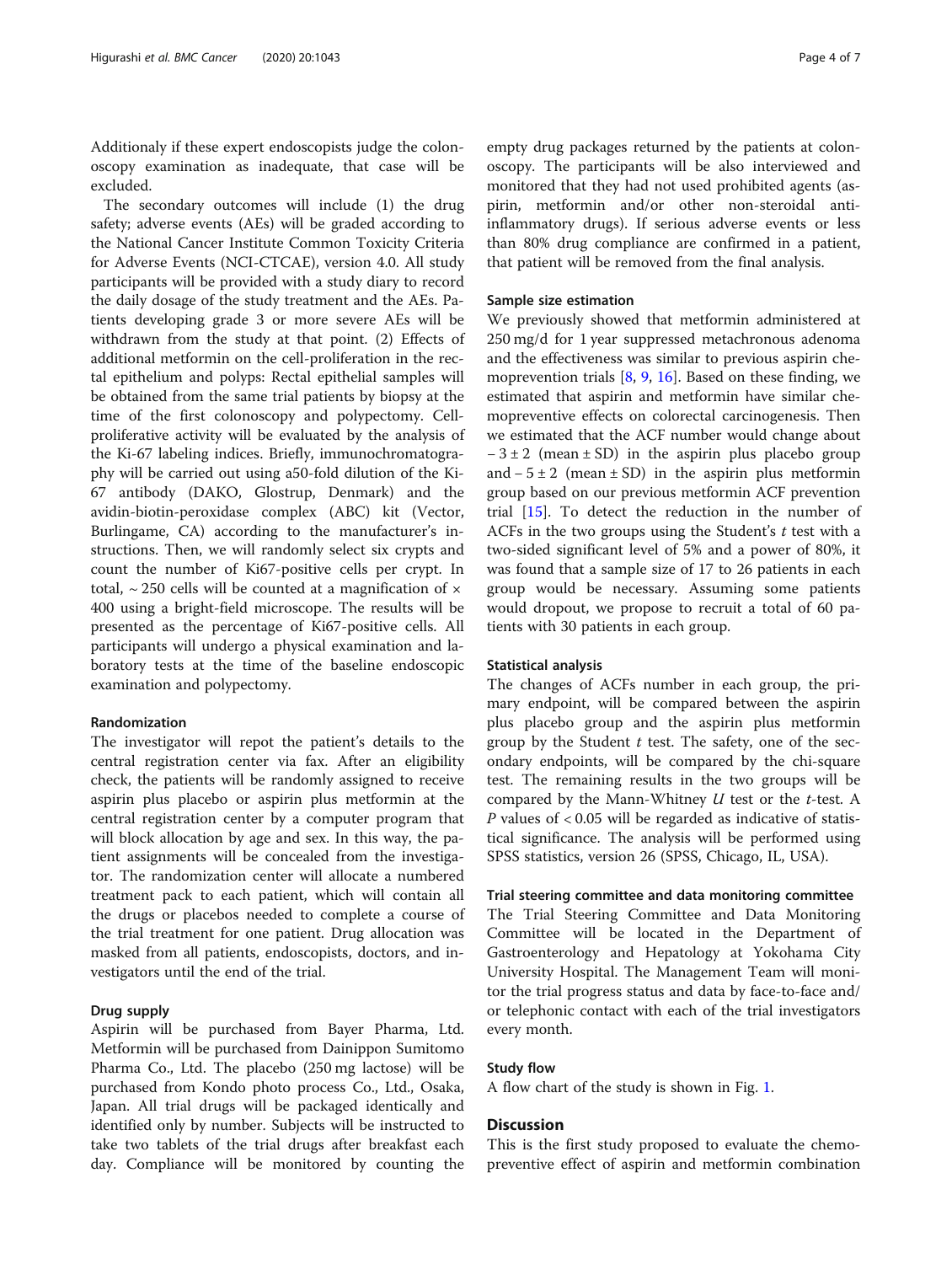<span id="page-4-0"></span>therapy in patients with rectal ACF. Given its role as an analgesic, antipyretic and agent for cardiovascular prophylaxis, aspirin has become one of the most commonly used drugs. Many studies have provided considerable evidence demonstrating its potential for the prevention of CRC. Aspirin exerts its anticancer effects through several interconnected mechanisms, including prostaglandin synthesis and catabolism in epithelial cells [[30,](#page-6-0) [31\]](#page-6-0); inhibition of WNT β-catenin signalling  $[32, 33]$  $[32, 33]$  $[32, 33]$  $[32, 33]$ ; inactivation of platelets [\[34,](#page-6-0) [35](#page-6-0)] and the host immune response [[31,](#page-6-0) [36\]](#page-6-0). Aspirin may also act through several other unknown mechanisms. Furthermore, aspirin may has been hypothesized to act synergistically with other agents [\[37\]](#page-6-0). Further study is needed to clear the chemopreventive effect of aspirin. Metformin (1,1-dimethylbiguanide hydrochloride) is a biguanide derivative that is widely used for the treatment of diabetes mellitus [\[38](#page-6-0)]. Metformin activates AMPK, which inhibits the mammalian target of rapamycin (mTOR) pathway [\[39\]](#page-6-0). The mTOR pathway plays an important role in the regulation of cellular protein translational machinery and cell proliferation [[40](#page-6-0)]. The best-characterized downstream effector of mTOR is S6 kinase, which regulates the initiation and elongation phases of translation [[41\]](#page-6-0). Activation of the mTOR pathway has been shown to accelerate cell cycle progression from G1 to S in CRC DLD-1 cells [[42\]](#page-6-0). Therefore, AMPK activation may inhibit cell growth and proliferation by suppressing protein synthesis, thereby having a potent antiproliferative effect.

Recent evidence indicates that metformin has a suppressive effect on tumorigenesis and cancer cell growth [[43](#page-6-0)– [45\]](#page-6-0). In one study, metformin was demonstrated to activate AMPK and consequently decrease cellular proliferative activity, to produce a general decrease in protein synthesis in vitro in human breast carcinoma cells [\[43](#page-6-0)]. Metformin was also shown to inhibit the proliferation of human prostate cancer cells [\[45](#page-6-0)]. In addition, we performed a RCT and we showed that metformin reduced the incidence of new polyps in patients after polypectomy of the colon [[16](#page-6-0)]. However, similar to aspirin, the chemopreventive effective was limited. In this study, we aim to evaluate the chemopreventive effect of aspirin and metformin combination therapy in patients with rectal ACF and determine whether the combined use of aspirin and metformin produces a stronger chemopreventive effect than each drug alone. Because we hypothesize that both aspirin and combination therapy may have a chemopreventive effect, a higher number of baseline ACFs (> 10) was needed to detect a difference between the two treatment effects. We previously reported a mean number of ACFs in adenomas of  $6.2 \pm 7.0$ [[24\]](#page-6-0), which is why we set  $> 10$  ACFs as an inclusion criterion. Consequently, we expect the trial to take longer because of the small number of patients who meet the inclusion criteria.

This trial may have the following limitations. First, ACFs are considered as a reliable surrogate biomarker of CRC [[22](#page-6-0)], although their biological significance still remains

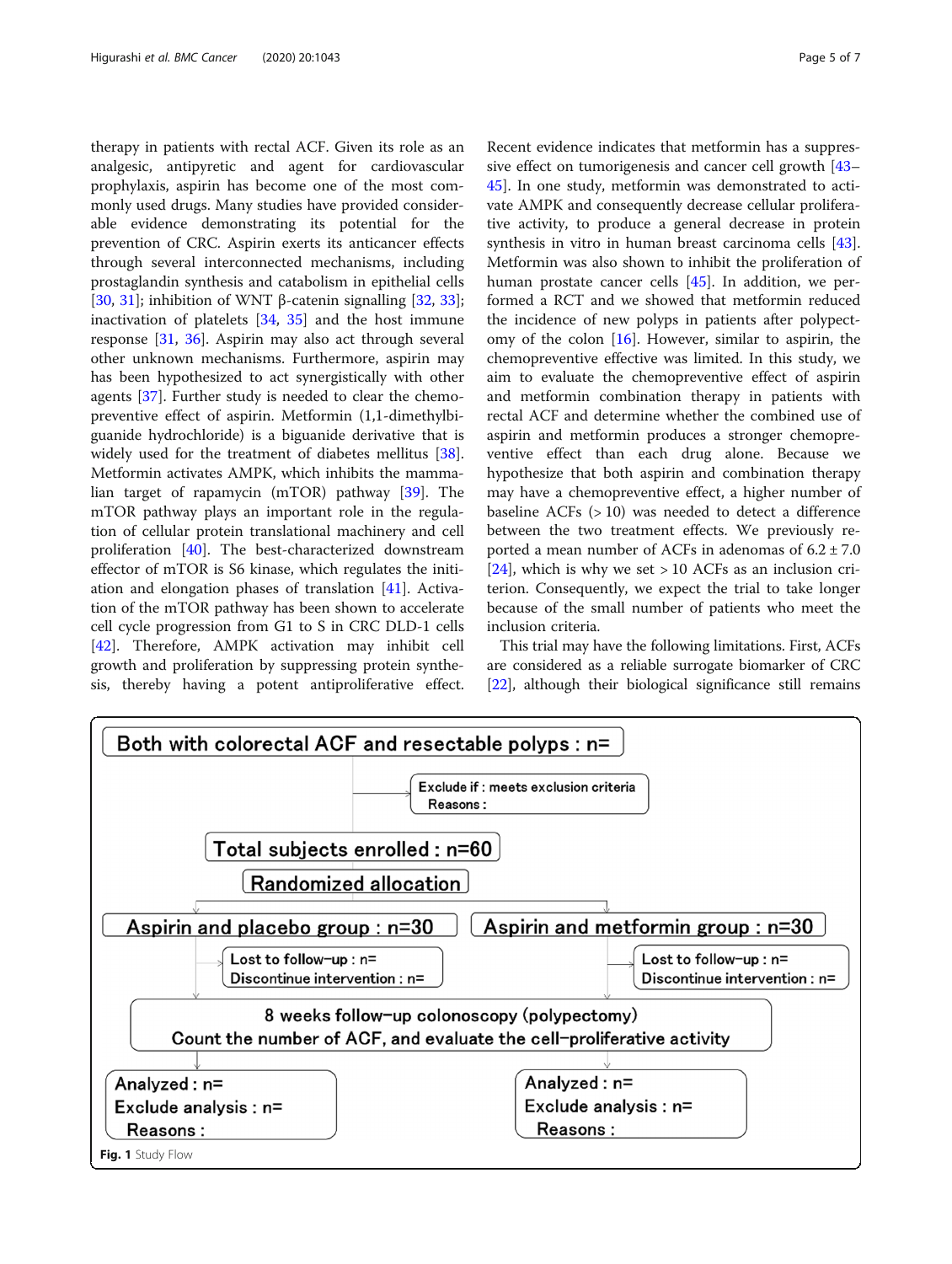<span id="page-5-0"></span>controversial. However, setting study endpoint as ACF has large merit to reduce efforts because ACFs are quantitative and it is possible to observe changes in a short period of time. Thus, we devised a trial using ACF as the primary endpoint to evaluate the chemopreventive effects of aspirin and metformin combination therapy. Second, an intervention period of 8 weeks may be too short to allow the reliable detection of differences between the groups. However, we showed in a previous study that oral administration of metformin for 1 month suppressed the formation of colorectal ACF in humans. Other reports show that ACFs decrease in number in 8 weeks with the use of NSAIDs [[23\]](#page-6-0). Therefore, we think that an intervention period of 8 weeks would be sufficient to evaluate the changes in the number of ACF. We previously conducted a short-term chemoprevention trial of metformin for colorectal ACF, and we showed the suppressive effect of the drug on the formation of ACF. Thereafter, we conducted a long-term metformin chemoprevention trial for colorectal polyps. We propose to repeat the same steps for the chemoprevention trial to investigate the combined use of aspirin and metformin. Third, our study lacks doseresponse data. However, low-dose aspirin (100 mg/d) is used worldwide with reported chemopreventive effects on CRC and adenoma. Furthermore, we previously reported the effect of low-dose metformin (250 mg/d) on colorectal adenoma and ACF. Finally, our study lacks a metformin alone arm and double placebo arm, while the use of aspirin alone has not been established to suppress to the formation of ACFs. However, aspirin is one of the most efficiacious chemopreventive agents for the treatment of colorectal adenoma and CRC, which is why we used aspirin alone as the control arm in the present study. A four-arm study using a double placebo is needed in the future to investigate the combination effect of metformin and aspirin.

If this combination therapy was found to be more effective for the prevention of CRC, the impact would be significant. Therefore, we consider it of interest to determine whether the combined use of aspirin and metformin shows a stronger chemopreventive effect on the formation of human colorectal ACFs than either aspirin or metformin alone.

#### Abbreviations

CRC: Colorectal cancer; NSAIDs: non-steroidal anti-inflammatory drugs; COX-2: cyclooxygenase-2; ACF: Aberrant crypt foci; AMPK: AMP-activated protein kinase; UMIN: University hospital Medical Information Network; CONSORT: Consolidated Standards of Reporting Trials

#### Acknowledgements

The authors would like to thank the staff of the participating institutions for their support in recruiting eligible patients, and the patients who participated in this study. We thank Melissa Crawford, PhD, from Edanz Group ([https://en-author-services.edanzgroup.com/\)](https://en-author-services.edanzgroup.com/) for editing a draft of this manuscript.

#### Current study status

The trial began recruiting patients in July 2017 and will complete recruitment in March 2022. Data collection will be completed in July 2022, and the results are scheduled to be published in November 2022.

#### Authors' contributions

TH, JA and AN conceived of the study. TH and JA equally contributed to this manuscript. TH, JA, KA, NM, TY, TM, AF and HO will perform the baseline colonoscopy and polypectomy. JA, TH and KA will conduct another count of ACF using a DVD recording to ensure its validity. TT, NM, TY, AF and HO will recruit participants and follow-up at the outpatient clinic. Analysis and interpretation of data will be conducted by TH, JA and KA. All the authors have read the final manuscript and approve of its submission for publication.

#### Funding

Grants-in-Aid for Scientific Research (C) from Japan Society for the Promotion of Science (JSPS) to TH. This protocol did not be reviewed by the funding body.

#### Availability of data and materials

The datasets used and/or analyzed during the current study will be available from the corresponding author on reasonable request.

#### Ethics approval and consent to participate

We obtained approval for this study from the Ethics Committee of Yokohama City University Hospital on December 22, 2016. The protocol and informed consent form were approved by the institutional ethics committee at Yokohama City University Hospital. Written informed consent for participation in the study will be obtained from all participating patients.

#### Consent for publication

Not applicable.

#### Competing interests

None of the authors has any financial or non-financial competing interests relevant to this trial to disclose.

#### Received: 6 May 2020 Accepted: 23 October 2020 Published online: 29 October 2020

#### References

- 1. Bray F, Ferlay J, Soerjomataram I, Siegel RL, Torre LA, Jemal A. Global cancer statistics 2018: GLOBOCAN estimates of incidence and mortality worldwide for 36 cancers in 185 countries. CA Cancer J Clin. 2018;68(6):394–424.
- 2. Vogelstein B, Fearon ER, Hamilton SR, Kern SE, Preisinger AC, Leppert M, et al. Genetic alterations during colorectal-tumor development. N Engl J Med. 1988;319(9):525–32.
- 3. Winawer SJ, Zauber AG, Ho MN, O'Brien MJ, Gottlieb LS, Sternberg SS, et al. Prevention of colorectal cancer by colonoscopic polypectomy. The National Polyp Study Workgroup. N Engl J Med. 1993;329(27):1977–81.
- 4. Citarda F, Tomaselli G, Capocaccia R, Barcherini S, Crespi M. Efficacy in standard clinical practice of colonoscopic polypectomy in reducing colorectal cancer incidence. Gut. 2001;48(6):812–5.
- 5. Zauber AG, Winawer SJ, O'Brien MJ, Lansdorp-Vogelaar I, van Ballegooijen M, Hankey BF, et al. Colonoscopic polypectomy and long-term prevention of colorectal-cancer deaths. N Engl J Med. 2012;366(8):687–96.
- 6. Imperiale TF, Glowinski EA, Lin-Cooper C, Larkin GN, Rogge JD, Ransohoff DF. Five-year risk of colorectal neoplasia after negative screening colonoscopy. N Engl J Med. 2008;359(12):1218–24.
- 7. Das D, Arber N, Jankowski JA. Chemoprevention of colorectal cancer. Digestion. 2007;76(1):51–67.
- Logan RF, Grainge MJ, Shepherd VC, Armitage NC, Muir KR. Aspirin and folic acid for the prevention of recurrent colorectal adenomas. Gastroenterology. 2008;134(1):29–38.
- 9. Benamouzig R, Uzzan B, Deyra J, Martin A, Girard B, Little J, et al. Prevention by daily soluble aspirin of colorectal adenoma recurrence: 4-year results of the APACC randomised trial. Gut. 2012;61(2):255–61.
- 10. Ishikawa H, Mutoh M, Suzuki S, Tokudome S, Saida Y, Abe T, et al. The preventive effects of low-dose enteric-coated aspirin tablets on the development of colorectal tumours in Asian patients: a randomised trial. Gut. 2014;63(11):1755–9.